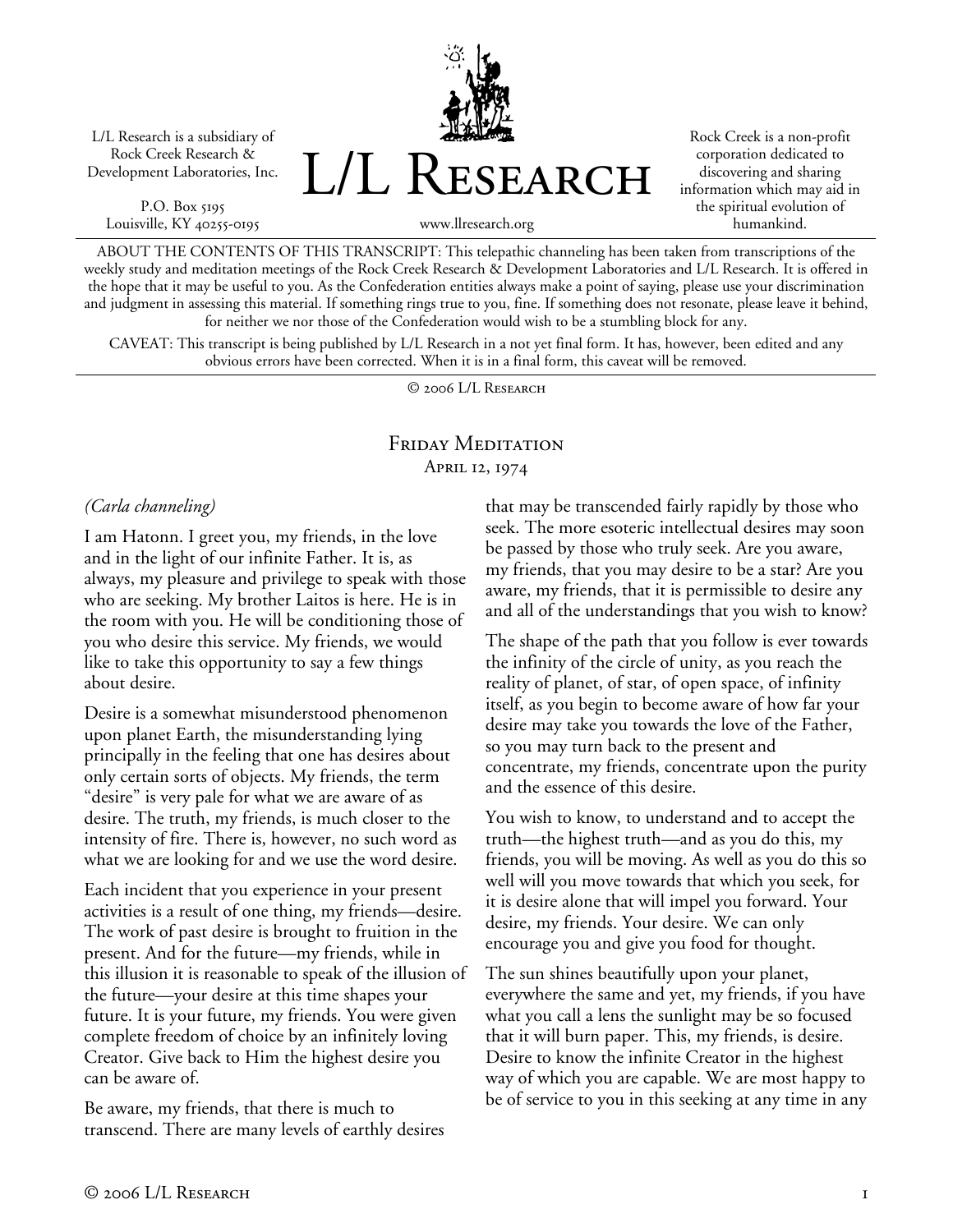way we can. At this time I will transfer this contact. I am Hatonn.

#### *(Pause)*

# *(Carla channeling)*

I am again with this instrument. We apologize for the delay. There was some difficulty. We will leave this instrument at this time, leaving only in the sense of vocal contact. We are with you. Seek, my friends. Seek and focus. Meditation is the focusing point. We leave you in His love and His light. Farewell my brothers. I am Hatonn.

### *(Unknown channeling)*

I am Hatonn. I am once more with *(inaudible)* love and in the light of our *(inaudible)*. I am aware at this time of certain considerations. I am attempting to use this instrument. Please be patient. We, the Confederation who are in the service of our infinite Creator, are here, as we have said many times before, to aid the people of this planet. It is, however, impossible to aid them in a direct manner for there is nothing that we can give to them of any value *(inaudible)* to aid them in the sense that they would consider aid. We are attempting to bring to the peoples of this planet what they require. We are attempting to bring understanding. *(Inaudible)* understanding will not be very easy to give to the peoples of this planet.

# *(Unknown channeling)*

I am Hatonn. I am now with this instrument. We are experiencing difficulty *(inaudible)* contact. *(Inaudible)*. I shall attempt to reestablish contact with the one known as *(inaudible)* instrument *(inaudible)*.

### *(Unknown channeling)*

I am with this instrument. I am Hatonn. I will continue. Please be patient. I will continue. I was saying that it will not be very easy to bring to the people of this planet understanding. They have for many, many centuries of their time been immersed in a way of thinking that is totally incorrect. The people of this planet have given almost no consideration to the spiritual nature of creation. This is a great mistake. The creation is entirely of what you would call a spiritual nature. There is nothing else. Creation is not at all what you think it is. It appears to you to be of a certain nature but this is simply because that at this particular time your

awareness is limited to the boundaries of this particular nature.

We will shortly be experiencing a much closer contact with peoples of this planet. Their understanding of us and our purpose in being here will at first be almost negligible. They will have no understanding of our objectives or our values for they do not know reality. It is going to be up to those of the groups such as this one who have been able to experience some portion of reality to convey our real purpose. This is not going to be in all cases very successful, for it requires considerable meditation and seeking in order to discover the truth of which we have so often spoke.

There are many of your peoples at this time who would meet with us with much less alarm than would have occurred at a previous time. However, these numbers are not too great and there are but very few who understand our true objectives. Nonetheless, it is going to be necessary for us to accelerate our program of contacting peoples of this planet for now the time has grown quite short and there will be certain things in the way of contacts that will now occur that could not have occurred in the past.

There shall be, however, no general proof to the peoples of this planet at large of our reality and of our purpose. We still wish to remain in a condition so as to cause seeking of those who would seek. There are many of the peoples of this planet who do not desire to seek and for this reason it is not possible for us to encroach upon their desires. There are many who would much prefer to remain within the illusion that they now enjoy. This may seem strange to members of this group but this is true and will be necessary when contacting peoples *(inaudible)* to serve only those who desire your service.

There will be many of those who dwell upon this planet who will not under any circumstances wish to be made aware of the spiritual nature of this creation and as I have said it will be necessary to be careful not to impress upon these ideas of the nature of the reality that we bring to you. This may seem a strange way of serving peoples of this planet but this is our interpretation of the wish of our Creator—that each of His children seek what he desires regardless of any other interpretation of the value of those desires. It will be important, therefore, if we are to aid and